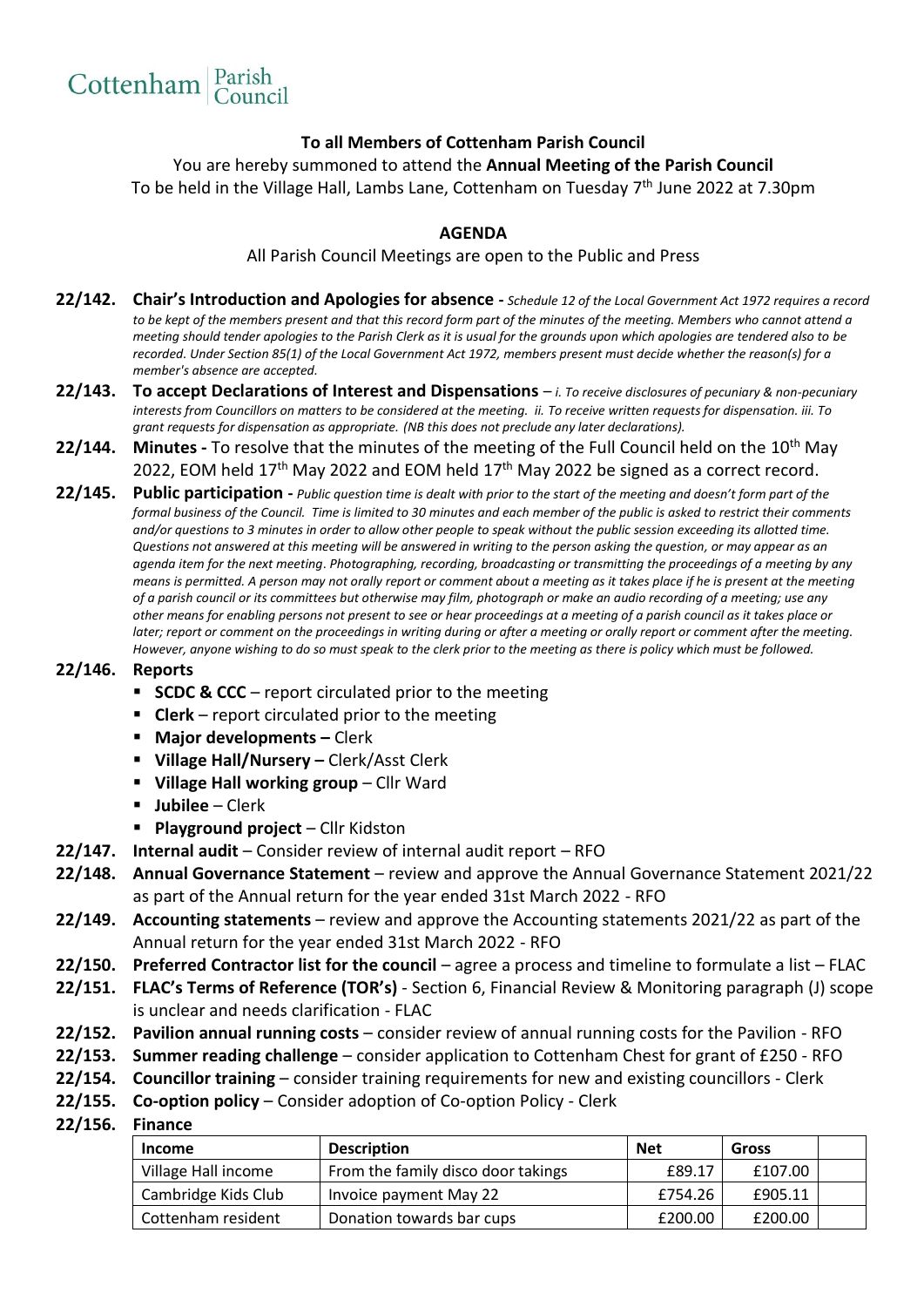| Zettle                      | Bar income from the Village Hall           | £2,212.85  | £2,664.94    |      |
|-----------------------------|--------------------------------------------|------------|--------------|------|
| <b>Whyatts Fair</b>         | Rent of the green for the fair             | £1,100.00  | £1,320.00    |      |
| <b>Bowls Club</b>           | Rent, Water and Electric                   | £408.38    | £454.05      |      |
| <b>COLTS</b>                | Invoice payment                            | £1,273.17  | £1,527.80    |      |
| <b>CUFC</b>                 | Invoice payment                            | £385.12    | £462.14      |      |
| Lovefit                     | Village Hall regular user - inv payment    | £60.00     | £72.00       |      |
| <b>Strive Bootcamp</b>      | Village Hall regular user - inv payment    | £80.00     | £96.00       |      |
| <b>BB Fitness</b>           | Village Hall regular user -inv payment     | £60.00     | £72.00       |      |
| Fen Edge Orchestra          | Village Hall regular user - inv payment    | £100.00    | £120.00      |      |
| 1st Cottenham Guides        | Village Hall regular user - inv payment    | £22.50     | £27.00       |      |
| 2nd Cottenham Guides        | Village Hall regular user - inv payment    | £22.50     | £27.00       |      |
| WI                          | Village Hall regular user - inv payment    | £55.00     | £66.00       |      |
| Living Sport                | Village Hall regular user - invpayment     | £40.00     | £48.00       |      |
| <b>Living Sport</b>         | Village Hall regular user - Inv payment    | £70.00     | £84.00       |      |
| <b>Village Hall Hire</b>    | One off hires - TOTAL                      | £1,047.39  | £1,256.86    |      |
| <b>Tilia Homes</b>          | Jubilee sponsorship                        | £250.00    | £250.00      |      |
| <b>Charles Church Homes</b> | Jubilee sponsorship                        | £500.00    | £500.00      |      |
|                             |                                            | £8,730.34  | £10,259.90   |      |
|                             |                                            |            |              |      |
| <b>Expenses over £500</b>   | <b>Description</b>                         | <b>Net</b> | <b>Gross</b> | code |
| Salaries                    | Salary costs for June 2022                 | £5,858.04  | £5,858.04    |      |
| Avanit                      | Hall TVs & audio system (already paid)     | £4,376.50  | £5,251.80    | 2451 |
| AJ King                     | Monthly ground maintenance                 | £3,816.66  | £4,579.99    | 2459 |
| Principle Furniture         | 80 chairs & 2 storage units (already paid) | £3,494.00  | £4,192.80    | 2421 |
|                             | 50% deposit - new door for Ladybirds       |            |              |      |
| Polarglaze Itd              | (already paid)                             | £2,325.00  | £2,790.00    | 2452 |
| <b>Connections Bus</b>      | Youth work sessions                        | £2,128.00  | £2,128.00    | 2423 |
|                             | Consultation for playground design         |            |              |      |
| Sports & Play Consulting    | (phase 1) to tender (already paid)         | £1,950.00  | £1,950.00    | 2422 |
| AJ King                     | Overseeding football pitches               | £1,620.00  | £1,620.00    | 2460 |
| <b>HMRC</b>                 | TAX and NI for May 2022 (Month 2)          | £1,499.60  | £1,499.60    |      |
| <b>Happy Cups</b>           | 500 reusable pint cups (already paid)      | £605.00    | £726.00      | 2420 |
| PPL/PRS                     | Music license charge for the year          | £518.16    | £621.79      | 2461 |
| <b>British Gas</b>          | Electricity for the Village Hall           | £537.15    | £564.00      | 2453 |
| <b>Connections Bus</b>      | Youth work sessions                        | £1,596.00  | £1,596.00    | 2472 |
|                             |                                            | £30,324.11 | £33,378.02   |      |
|                             |                                            |            |              |      |
| <b>Expenses under £500</b>  | <b>Description</b>                         | <b>Net</b> | <b>Gross</b> | code |
| Legal and General           | Pension payment                            | £453.20    | £453.20      |      |
| <b>Heelis and Lodge</b>     | Internal Audit fee                         | £450.00    | £450.00      | 2447 |
| <b>Currys Business</b>      | Tall fridge for the Village Hall           | £320.82    | £384.98      | 2466 |
| <b>Progress Cleaning</b>    | Cleaning - Village Hall                    | £287.00    | £344.40      | 2438 |
| <b>Milton Brewery</b>       | 4 Polypins for the bar                     | £238.33    | £286.00      | 2424 |
| <b>EDF Energy</b>           | Monthly DD for the Pavilion                | £267.62    | £281.00      | 2457 |
| AJ King                     | Additional work on the tennis courts       | £220.00    | £264.00      | 2464 |
| Ecotricity                  | Gas for Village Hall (DD) monthly          | £242.10    | £254.20      | 2433 |
| <b>CB Creative</b>          |                                            |            |              |      |
|                             | Paid for Online Trophies for Jubilee       | £189.00    | £236.80      | 2468 |
| <b>Source for Business</b>  | Water - Bowls & Allotments DD (6 month)    | £230.45    | £230.45      | 2458 |
| N J Parker                  | Bench x3 refurb at rec                     | £169.69    | £169.69      | 2428 |